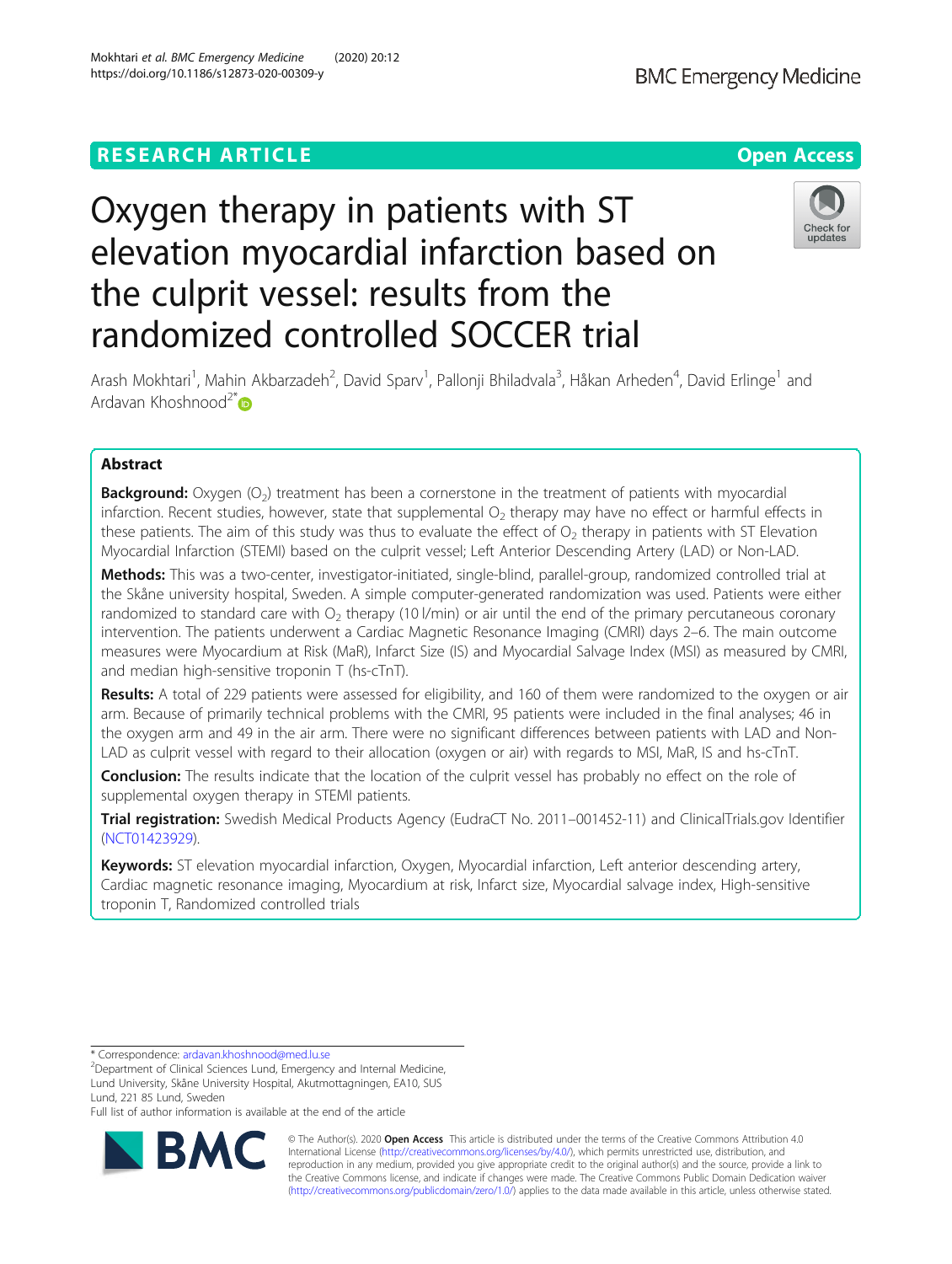## Background

In a letter in 1859, Dr. Birch stated that even though oxygen therapy has an important role in the field of medicine, it should be used with caution  $[1]$  $[1]$ . Four decades later, Dr. Charles Steele, presented a case in which a patient with suspected angina had a relief of chest pain when treated with supplemental oxygen  $(O_2)$  [\[2](#page-7-0)]. Ever since, supplemental  $O_2$  therapy has been an important treatment in patients with chest pain and suspected myocardial infarction (MI).

Because of contradicting results and small studies, the cardiovascular effects of supplemental  $O_2$  therapy in canines, healthy individuals as well as individuals with MI was for a long time unclear [\[3](#page-7-0)]. Recent randomized controlled trials (RCT) on patients with suspected  $[4-6]$  $[4-6]$  $[4-6]$  $[4-6]$  $[4-6]$  as well as confirmed MI [[7](#page-7-0)] and ST Elevation Myocardial Infarction (STEMI)  $[8-14]$  $[8-14]$  $[8-14]$  $[8-14]$  $[8-14]$  have however shown no positive nor negative cardiovascular effects of supplemental  $O<sub>2</sub>$  therapy. Consequently, both the current guideline of the European Society of Cardiology for the management of STEMI [[15\]](#page-8-0), as well as the recently published British Medical Journal rapid recommendation on oxygen ther-apy [[16](#page-8-0)], recommend that supplemental  $O_2$  therapy should not be administrated in patients with MI and a blood oxygen saturation of ≥90%.

None of the above RCTs have however evaluated the effects of supplemental  $O_2$  therapy in patients with STEMI based on the culprit vessel. It has been shown that Left Anterior Descending (LAD) infarction results in both a larger myocardium at risk and a larger infarct size [\[17\]](#page-8-0) in comparison to non-LAD infarctions. As supplemental  $\mathrm{O}_2$  therapy has been suggested to increase oxygen delivery  $[18–22]$  $[18–22]$  $[18–22]$  $[18–22]$  $[18–22]$ , it could thereby theoretically have a role in LAD infarcts. There are also studies that have shown potential harm with oxygen therapy with reduced coronary blood flow [[23](#page-8-0)–[26](#page-8-0)], why an adverse effect on infarct size could also be considered. It is therefore unknown whether  $\mathrm{O}_2$  therapy might have a role in patients where the culprit vessel is the LAD artery. In this sub-study of the Supplemental Oxygen in Catheterized Coronary Emergency Reperfusion (SOCCER) trial, we therefore aimed to study the effects of supplemental  $\mathrm{O}_2$  therapy in STEMI patients with regard to Myocardial Salvage Index (MSI), Myocardium at Risk (MaR), and Infarct Size (IS) based on whether the culprit vessel was the LAD or not. Our hypothesis was that  $O_2$  therapy would not provide a significant benefit even in LAD infarcts.

## Methods

The current research is a sub-study of the SOCCER trial. The trial was a two-center, investigator-initiated, singleblind, parallel-group, randomized controlled trial and was carried out between 23 January 2012 and 5 August 2015 at the Skåne University Hospital in Lund and Malmö in Region Skåne, southern Sweden.

The trial was approved by both the Swedish Medical Product Agency and the Regional Ethical Review Board in Lund.

The current sub-study is reported in accordance with the CONSORT statement [[27\]](#page-8-0). The methods of the trial will only be briefly discussed and described, since it has been described in detail previously [\[10](#page-7-0), [11](#page-7-0), [28](#page-8-0)].

## Study design and study setting

The Skåne University Hospital in Malmö and Lund each have a 24-h emergency department with a total patient census of 150,000 annually.

After being dispatched to a patient with chest pain, the ambulance personal record an electrocardiogram (ECG) and transmit it to the nearest Cardiac Care Unit (CCU) where the physician on call interprets it. If deemed to be a STEMI, the patient is brought directly to the catheterization laboratory for Primary Percutaneous Coronary Intervention (PPCI). If the angiogram showed no lesion thus no PPCI was conducted, the patient would still be included in the final analysis.

The trial planned to include 100 patients. Inclusion criteria were normoxemic (blood  $O_2$  saturation ≥ 94%) first time STEMI patients accepted for PPCI with a symptom duration of less than 6 h, also being able to give an informed consent. Exclusion criteria were subsequently inability to make any decision of participating, previous myocardial infarction as well as, in regard to CMRI, significant claustrophobia or having magnetic materials inside the body. The patients were randomized in the ambulance to either standard  $O_2$  therapy in accordance with the ambulance guidelines in Region Skåne (10 l  $O_2$ /min) or no supplemental  $O_2$  therapy to be given through an OxyMask until the end of the PPCI. On days 2–6 after the PPCI, all included patients underwent a CMRI to determine MaR, IS and MSI.

Patients were randomized 1:1 to one of the two arms using block sizes of six. The blocks contained information on patient allocation based on computer-generated random numbers.

#### Patient management

Both the ambulance personnel as well as the PCI laboratory personnel registered patient management on case report forms. Other in-hospital data including the results of the PPCI were retrieved from patient records of Region Skåne (Melior; Siemens, Erlangen, Germany) and from the SWEDEHEART quality registries RIKS-HIA and SCAAR [\(http://www.ucr.uu.se/swedeheart/\)](http://www.ucr.uu.se/swedeheart/).

Except for the randomization and thus treatment with supplemental or no supplemental  $O_2$ , all patients were treated and managed in accordance with international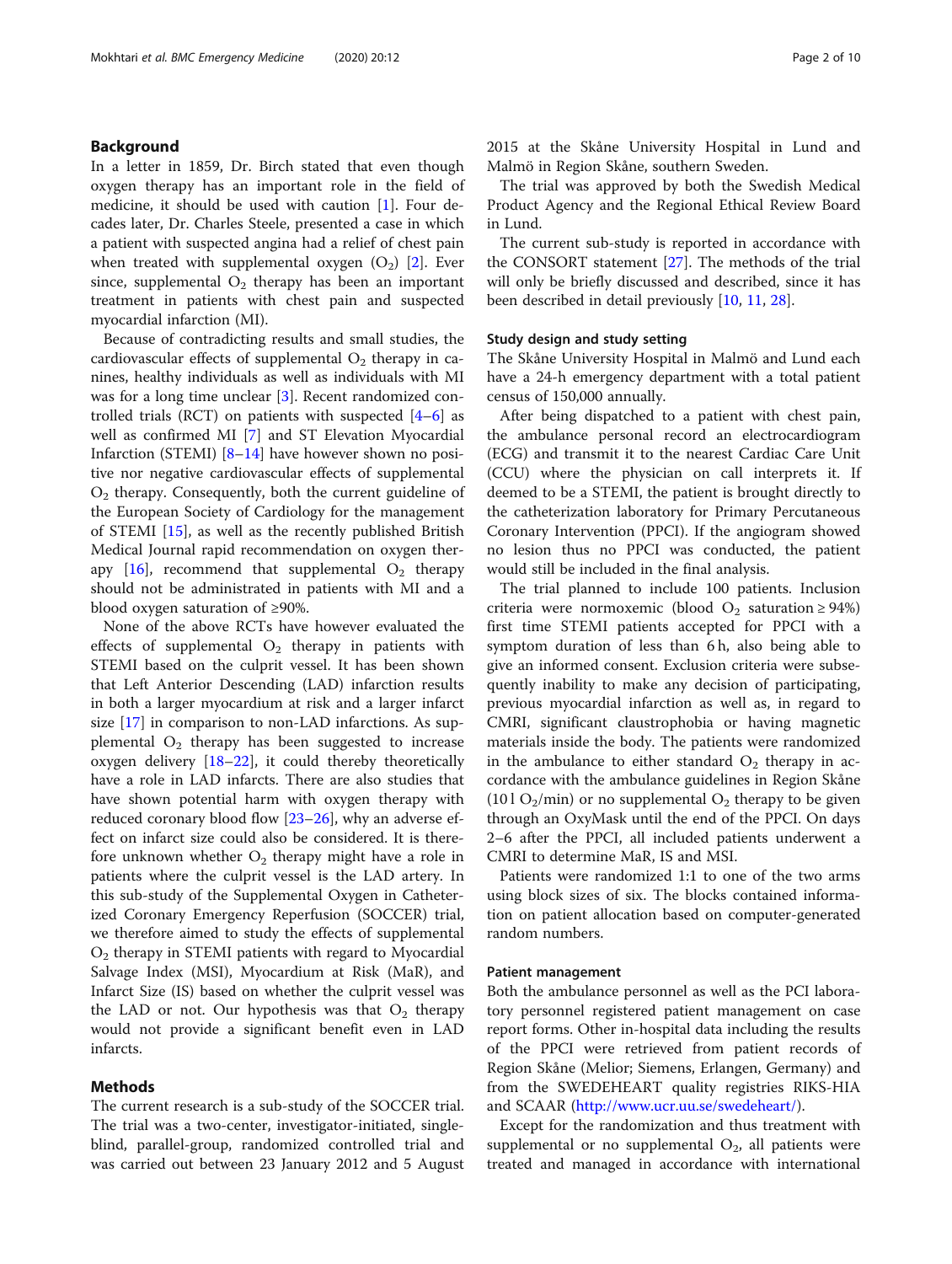<span id="page-2-0"></span>and national guidelines for the treatment of STEMI in both the pre-hospital and in-hospital setting [[29](#page-8-0)–[31\]](#page-8-0).

## Culprit vessel

The culprit vessel was defined as the coronary artery responsible for the ischemic event as identified by the interventional cardiologist performing the coronary angiography.

As the results of the angiography are not available to the physician upon first medical contact, the infarct location as determined by the initial ECG were also evaluated [[32](#page-8-0)]. For this analysis the infarct location was divided into anterior/anteroseptal/anterolateral (AAA) or non-anterior/ anteroseptal/anterolateral (N-AAA), with AAA assumed to be due to LAD culprit, and N-AAA to non-LAD. The initial ECG assessment by the CCU physician was retrieved. All ECGs were then also independently interpreted by one of the study authors (AK) and if not in accordance with the interpretation of the CCU physician, they were analyzed by another of the study authors (AM). Both AK and AM were blinded to the group allocation of the patients.

## Cardiac magnetic resonance imaging

Included patients underwent CMRI in either Lund (Philips 1.5 T Achieva, Best, Netherlands or Siemens 1.5 T Aera, Erlangen, Germany) or Malmö (Siemens 1.5 T Avanto, Erlangen, Germany) in two-chamber, fourchamber and LV outflow tract views (long-axis images) as well as short-axis images covering the LV. Details of the CMRI have previously been published [\[11\]](#page-7-0).

In short, we quantified the MaR (the ischemic area before the PCI), the IS, and the MSI calculated as  $(1 - IS/$  $MaR$ )  $\times$  100%. Images from the CMR were assessed in the short-axis images after administration of gadoteric acid.

There are different methodologies in quantifying the infarction in images from the CMR. We used a validated semi-automatic algorithm  $[33]$  $[33]$  showing no bias when compared to histochemical staining 7 days after a MI [\[34](#page-8-0)]. The images were analyzed using the postprocessing software Segment, v.1.9 R3084 [[35](#page-8-0)] by a physician blinded to all data and the patient's study group allocation.

The primary outcome of the study was MSI. Secondary outcomes were MaR, IS and median peak high

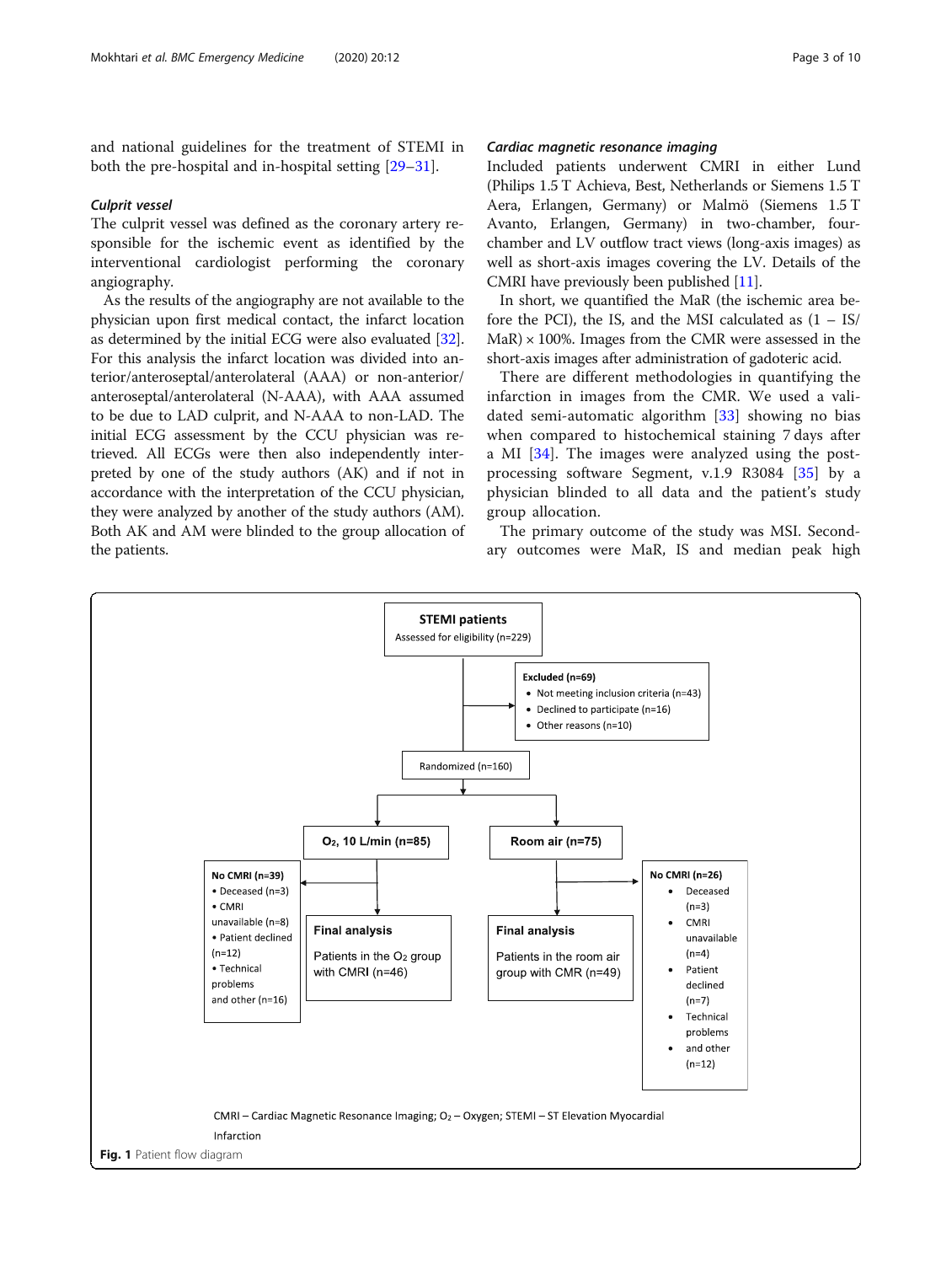<span id="page-3-0"></span>Table 1 Patient and study characteristics for Cohort 1

| Characteristics                                         | $O2$ group<br>$(n = 46)$ | Air group<br>$(n = 49)$ | $P$ -value |  |
|---------------------------------------------------------|--------------------------|-------------------------|------------|--|
| Demographics                                            |                          |                         |            |  |
| Male sex [n (%)]                                        | 29 (63.0)                | 34 (69.4)               | ΝS         |  |
| Age (year) [mean (SD)]                                  | 63.7 (13.1)              | 65.5 (11.5)             | ΝS         |  |
| BMI [mean (SD)]                                         | 26.1(3.4)                | 27.0 (4.2)              | <b>NS</b>  |  |
| Smoker <sup>a</sup> [n (%)]                             | 31 (67.4)                | 33 (67.3)               | ΝS         |  |
| Medical history [n (%)]                                 |                          |                         |            |  |
| <b>Diabetes</b>                                         | 3(6.5)                   | 9(18.4)                 | ΝS         |  |
| Hypertension                                            | 11(24.0)                 | 21(43.0)                | <b>NS</b>  |  |
| Previous stroke/TIA                                     | 0(0)                     | 3(6.1)                  | ΝS         |  |
| Previous medication [n (%)]                             |                          |                         |            |  |
| ACEi                                                    | 8 (17.4)                 | 5(10.2)                 | <b>NS</b>  |  |
| Anticoagulant                                           | 1(2.2)                   | 0(0)                    | <b>NS</b>  |  |
| ARBs                                                    | 2(4.3)                   | 2(4.1)                  | ΝS         |  |
| Aspirin                                                 | 6(13.0)                  | 3(6.1)                  | <b>NS</b>  |  |
| β-blocker                                               | 0(0)                     | 7(14.3)                 | <b>NS</b>  |  |
| CCB                                                     | 1(2.2)                   | 7(14.3)                 | ΝS         |  |
| Diuretics                                               | 1(2.2)                   | 7(14.3)                 | ΝS         |  |
| <b>Statins</b>                                          | 2(4.3)                   | 5(10.2)                 | ΝS         |  |
| Process times (min) [mean (SD)]                         |                          |                         |            |  |
| Symptom to ambulance arrival                            | 110.9 (112.6)            | 98.2 (87.8)             | ΝS         |  |
| Symptom to PCI                                          | 175.9 (121.6)            | 161.3 (93.1)            | <b>NS</b>  |  |
| Patient's home to PCI                                   | 39.4 (11.2)              | 37.4 (10.4)             | ΝS         |  |
| Duration of study intervention ( $O2$ or room air)      |                          |                         |            |  |
| Time (min) [mean (SD)]                                  | 85.6 (27.7)              | 85.4 (25.8)             | ΝS         |  |
| Intervention not for entire<br>duration [n (%)]         | 3 $(6.5)^{b}$            | 5 $(10.2)^{c}$          | ΝS         |  |
| Vital parameters at inclusion                           |                          |                         |            |  |
| Heart rate (BPM) [mean (SD)]                            | 84.2 (17.3)              | 82.7 (18.2)             | ΝS         |  |
| Blood pressure (mmHg)<br>[mean systolic pressure (SD)]  | 154.0 (29.6)             | 153.7 (29.1)            | ΝS         |  |
| Blood pressure (mmHg)<br>[mean diastolic pressure (SD)] | 94.7 (17.0)              | 91.4 (20.0)             | ΝS         |  |
| Blood oxygen saturation<br>[mean (SD)]                  | 98.0 (1.7)               | 97.7 (1.6)              | ΝS         |  |
| Vital parameters at arrival to the PCI laboratory       |                          |                         |            |  |
| Heart rate (BPM) [mean (SD)]                            | 74 (13.1)                | 75 (18.9)               | ΝS         |  |
| Blood pressure (mmHg)<br>[mean systolic pressure (SD)]  | 142.3 (22.2)             | 140.4 (23.8)            | ΝS         |  |
| Blood pressure (mmHg)<br>[mean diastolic pressure (SD)] | 85.3 (15.3)              | 84.8 (14.6)             | ΝS         |  |
| Blood oxygen saturation<br>[mean (SD)]                  | 99.2 (1.1)               | 97.0 (1.9)              | < 0.001    |  |

## Table 1 Patient and study characteristics for Cohort 1 (Continued)

| Characteristics      | $O2$ group<br>$(n = 46)$ | Air group<br>$(n = 49)$ | $P$ -value |
|----------------------|--------------------------|-------------------------|------------|
| Killip class [n (%)] |                          |                         |            |
| Class I              | 45 (97.8)                | 48 (98.0)               | NS.        |
| Class II             | 1(2.2)                   | 1(2.0)                  | NS.        |

ACEi Angiotensin Converting Enzyme Inhibitor, ARBs Angiotensin II Receptor Blockers, BMI Body Mass Index, BPM Beats Per Minute, CCB Calcium Channel Blocker, NS Not Significant, PCI Percutaneous Coronary Intervention, TIA Transitory Ischemic Attack

a Both current and past smoker

<sup>b</sup>The group allocation was unclear to the PCI personnel in two cases and in one case, the  $O<sub>2</sub>$  therapy was terminated because the patient had chronic obstructive pulmonary disease

<sup>c</sup>All patients received supplemental  $O_2$  due to fall in  $O_2$  saturation < 94%

sensitivity troponin-T (hs-cTnT). We chose MSI as the primary endpoint as it has been shown to be highly related to the prognosis of a STEMI patient undergoing PPCI [\[36\]](#page-8-0) and allows the evaluation of the effects of therapies using a smaller sample size [[37\]](#page-8-0).

## Statistical analysis

For descriptive data, continuous variables are described with mean and standard deviation or median with interquartile range, and categorical variables are described with proportions.

| Table 2 PCI laboratory procedural characteristics for Cohort 1 |  |
|----------------------------------------------------------------|--|
|----------------------------------------------------------------|--|

| Characteristics                 | $O2$ group<br>$(n = 46)$ | Air group<br>$(n = 49)$ | P-value   |  |
|---------------------------------|--------------------------|-------------------------|-----------|--|
| Medications given [n (%)]       |                          |                         |           |  |
| IV ß-blocker                    | 3(6.5)                   | 5(10.2)                 | ΝS        |  |
| IV diuretics                    | 3(6.5)                   | 6(12.2)                 | <b>NS</b> |  |
| IV inotropes                    | 0(0)                     | 1(2.0)                  | <b>NS</b> |  |
| IV nitrate                      | 3(6.5)                   | 2(4.1)                  | <b>NS</b> |  |
| Culprit lesion [n (%)]          |                          |                         |           |  |
| Right Coronary Artery           | 18 (39.1)                | 20 (40.8)               | NS.       |  |
| Left Anterior Descending Artery | 23 (50.0)                | 23 (46.9)               | <b>NS</b> |  |
| Left Circumflex Artery          | 4(8.7)                   | 3(6.1)                  | NS.       |  |
| Other                           | 1 $(2.2)^a$              | 3 $(6.1)^b$             | NS.       |  |
| Coronary disease [n (%)]        |                          |                         |           |  |
| Single vessel                   | 25 (54.3)                | 29 (59.2)               | ΝS        |  |
| Multivessel                     | 20 (43.4)                | 17 (34.7)               | <b>NS</b> |  |
| Left main coronary artery       | 1(2.2)                   | 3(6.1)                  | NS.       |  |
| Procedures [n (%)]              |                          |                         |           |  |
| Thrombectomy                    | 11 (24.0)                | 13 (26.5)               | NS.       |  |
| CABG                            | 2(4.4)                   | 2(4.0)                  | NS.       |  |

CABG Coronary Artery Bypass Grafting, IV Intravenous, SC Subcutaneous <sup>a</sup>Culprit was the intermediate artery

<sup>b</sup>Culprit in one case was the intermediate artery and in two cases the D1 branch of the LAD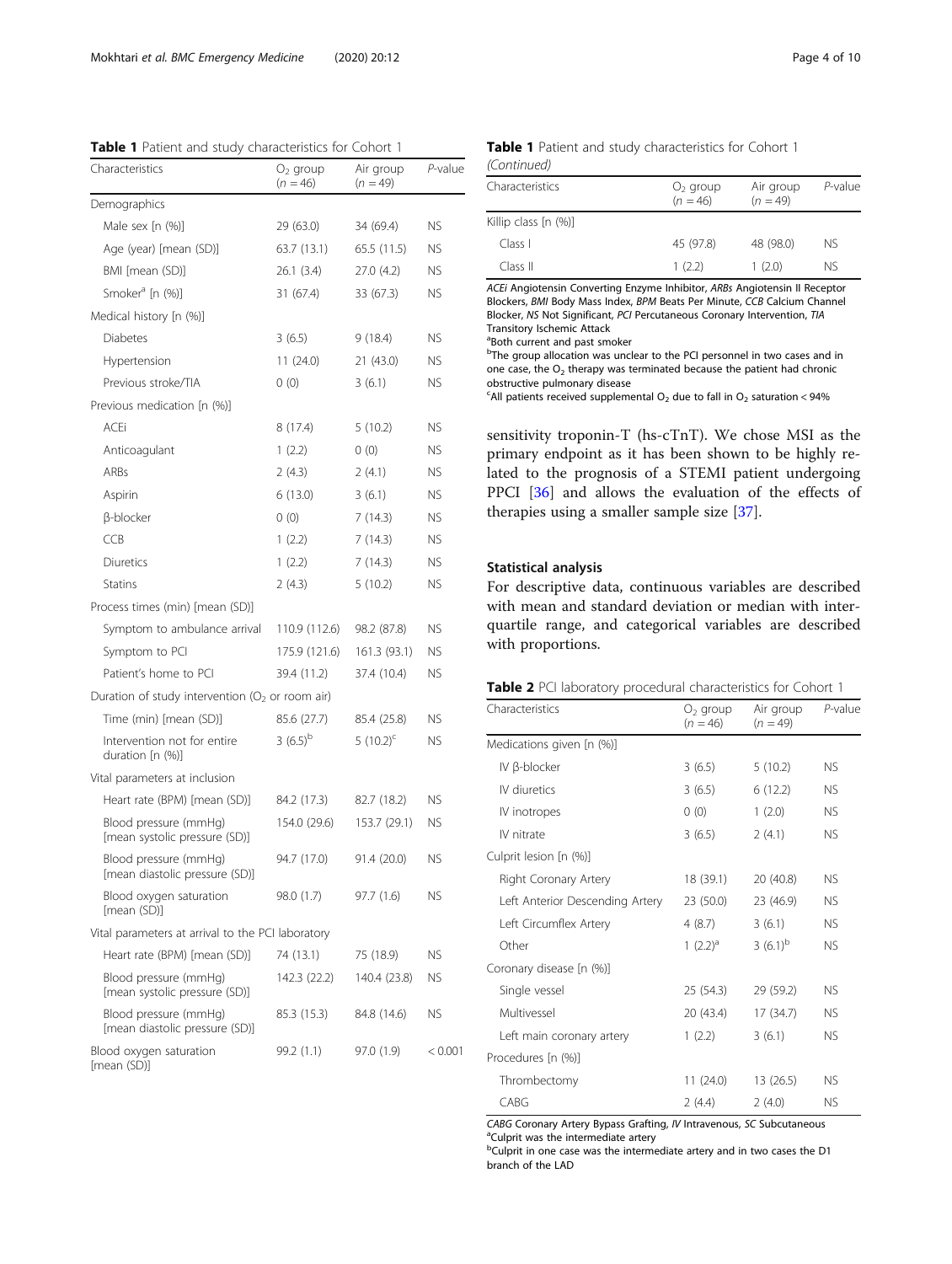| Measures [mean (SD)]   | $O2$ group ( $n = 46$ ) |                    | Air group ( $n = 49$ ) |                    | $P$ -value for the difference |         |
|------------------------|-------------------------|--------------------|------------------------|--------------------|-------------------------------|---------|
|                        | LAD $(n = 23)$          | Non-LAD $(n = 23)$ | LAD $(n = 23)$         | Non-LAD $(n = 26)$ | <b>LAD</b>                    | Non-LAD |
| MaR % of LV            | 36.3 (10.8)             | 27.5(6.7)          | 36.9(12.1)             | 23.9(7.4)          | 0.717                         | 0.081   |
| MSI %                  | 47.8 (24.0)             | 60.0(25.2)         | 43.0 (24.1)            | 54.9 (22.8)        | 0.517                         | 0.568   |
| $IS%$ of $IV$          | 19.4 (10.7)             | 11.9(8.9)          | 19.4 (10.7)            | 10.9(7.0)          | 0.448                         | 0.787   |
| IS <sub>m</sub>        | 26.2(17.3)              | 15.1(11.5)         | 26.2(17.3)             | 13.3(9.4)          | 0.733                         | 0.696   |
| hs-cTnT [median (IQR)] | 3319.0 (5619.0)         | 2760.0 (3875.0)    | 3862.0 (7103.0)        | 922.5 (2793.3)     | 0.717                         | 0.062   |

<span id="page-4-0"></span>Table 3 CMRI results and the mean peak Troponin T in relation to the culprit lesion

CMRI Cardiac Magnetic Resonance Imaging, hs-cTnT High-Sensitive Cardiac Troponin T, IS Infarct Size, IQR Interquartile range, LV Left Ventricle, MaR Myocardium at Risk, ml Milliliters, MSI Myocardial Salvage Index,  $O<sub>2</sub>$  Oxygen, SD Standard Deviation

The two arms of the trial were each divided into two sub-groups with respect to the culprit vessel; LAD and non-LAD. All data were analyzed using IBM SPSS Statistics (V22; Armonk, New York, USA). For differences in CMRI results between the two arms of the study, the two-sided Mann-Whitney test were used. To model the effects, linear regression with an interaction term was used. A p-value of less than 0.05 was considered to be statistically significant.

A power calculation for the main outcome of the SOCCER trial was performed based on the following assumptions. MSI is assumed to be  $60 \pm 20\%$  [\[38](#page-8-0)–[41\]](#page-8-0) in the standard treatment group, also known as the  $O_2$ group. Inclusion of a total sample of 100 patients in the study, allows for the detection of an MSI difference of 15% between the  $O_2$  group and the air group with a

power of 96% at a 5% risk of a Type I error. Since the effect of the culprit vessel on the effectiveness of the  $O_2$ therapy was considered a secondary outcome, no formal power calculation was conducted for this outcome.

## Results

Figure [1](#page-2-0) displays the study profile. Of the 229 patients screened, 160 were randomized to either the supplemental  $O_2$  group (*n* = 85) or to the air group (*n* = 75). Of the included patients in the two arms,  $54\%$  ( $n = 46$ ) and  $65\%$  $(n = 49)$  respectively underwent a CMRI.

The majority of the patients included were male, and most of the included patients either smoked or were previous smokers (Table [1](#page-3-0)). The mean duration of the study intervention for both groups were 85 min, as symptom debut to PCI were on average 161 min (the air

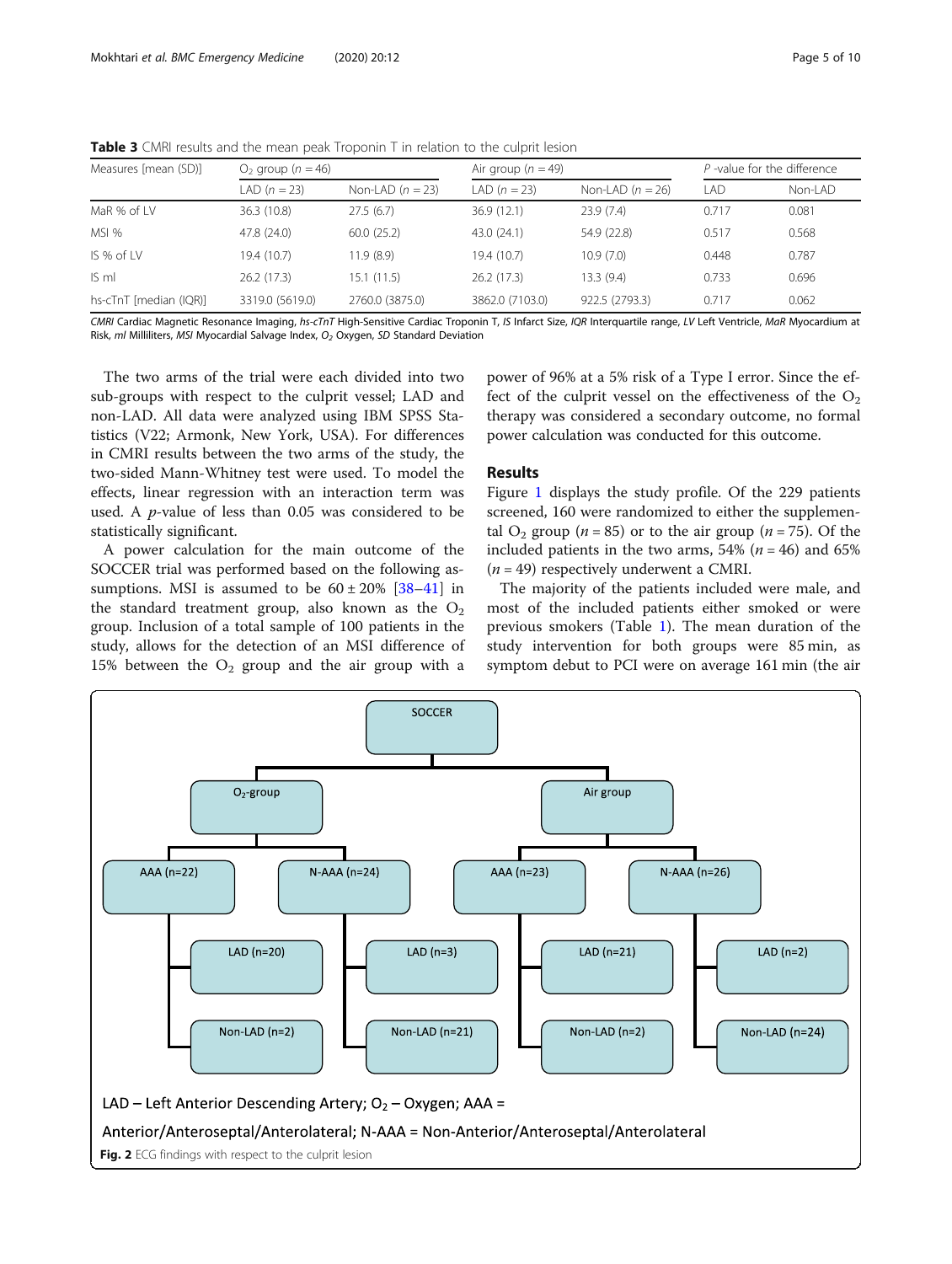**Table 4** CMRI results and the median peak Troponin T in relation to the ECG findings

| Measures [mean (SD)]   | $O2$ group ( $n = 46$ ) |                  | Air group ( $n = 49$ ) |                    |       | P-value for the difference |  |
|------------------------|-------------------------|------------------|------------------------|--------------------|-------|----------------------------|--|
|                        | $AAA (n = 22)$          | N-AAA $(n = 24)$ | $AAA (n = 23)$         | Non-AAA $(n = 26)$ | AAA   | N-AAA                      |  |
| MaR % of LV            | 34.8 (10.8)             | 29.2(8.4)        | 37.1 (11.9)            | 23.7(7.5)          | 0.401 | 0.021                      |  |
| MSI %                  | 48.8 (25.3)             | 58.6 (24.5)      | 47.9 (26.9)            | 50.6(21.3)         | 0.964 | 0.286                      |  |
| IS % of LV             | 18.6 (11.2)             | 13.0(9.1)        | 20.7 (13.0)            | 11.8(6.6)          | 0.482 | 0.641                      |  |
| IS <sub>m</sub>        | 25.0 (17.5)             | 16.6(12.6)       | 26.8 (19.2)            | 14.2(9.1)          | 0.803 | 0.560                      |  |
| hs-cTnT [median (IQR)] | 3487.5 (6035.3)         | 3039.0 (3705.8)  | 3862.0 (7458.0)        | 1079.0 (2726.5)    | 0.910 | 0.074                      |  |

AAA Anterior/Anteroseptal/Anterolateral, CMRI Cardiac Magnetic Resonance Imaging, hs-cTnT High-Sensitive Cardiac Troponin T, IS Infarct Size, IQR Interquartile range, LV Left Ventricle, MaR Myocardium at Risk, m/ Milliliters, MS/ Myocardial Salvage Index, O<sub>2</sub> Oxygen, N-AAA Non-Anterior/Anteroseptal/Anterolateral, SD Standard Deviation

group) and 175 min (the  $O_2$  group). There were no significant differences in oxygen saturation at the time of randomization, while the oxygen saturation was higher in the  $O_2$  group during the intervention (99.2% vs 97.0%,  $p < 0.001$ ). There were no other significant differences in baseline characteristics between the two groups, but a somewhat higher proportion of patients in the air group had diabetes and hypertension, while symptom debut to ambulance arrival/PCI times were somewhat higher in the  $O_2$  group.

The majority in both groups had a single vessel disease, and close to a quarter of the included patients in both groups had a thrombectomy (Table [2\)](#page-3-0). There were no significant differences between the two groups with regard to the culprit vessel, with LAD being the most common culprit vessel in both the  $O_2$  group (*n* = 23, 50%) as well as the air group ( $n = 23, 46.9$ %), followed by the RCA. Only four patients in the  $O<sub>2</sub>$  group and three patients in the air group had the LCx as the culprit vessel.

Table [3](#page-4-0) shows the results of the CMRI for the both randomization groups. There was no significant difference in MSI among patients with a LAD culprit depending on allocation to  $O_2$  or air (47.8% vs 43.0%;  $p =$ 0.517). There were also no significant differences with regards to MaR, IS or hs-cTnT levels. Among the patients with a non-LAD culprit, there were no significant differences between the  $O_2$  or air group for neither the primary nor the secondary outcomes.

Figure [2](#page-4-0) shows the corresponding angiographic culprit vessel depending on the ECG pattern. As shown in

Table 4, there were no significant differences with regards to the primary outcome between patients randomized to  $O_2$  or air based on the ECG STEMI pattern. There were also no significant differences for the secondary outcomes, except for MaR which was significantly larger among N-AAA patients randomized to the  $O_2$  group vs air (29.2% vs 23.7%;  $p = 0.021$ ).

We also evaluated the effect of supplemental  $O_2$  therapy by subgroup with respect to both the culprit vessel (Table 5) and ECG finding (Table [6](#page-6-0)), using multiple regression with an interaction term. No significant effect of  $O_2$  therapy was found in any group for any outcome.

## **Discussion**

In this sub-study of the SOCCER trial, we evaluated the effects of supplemental  $O_2$  therapy in STEMI patients with regard to MSI, MaR, and IS based on the culprit vessel (Fig. [3\)](#page-6-0). Our main finding was that there is no significant difference between the patients randomized to the  $O_2$  group or the air group based on the location of the culprit vessel as identified by the interventional cardiologist performing the coronary angiography. The same results could also be shown based on the ECG STEMI pattern. Although MaR was significantly larger in the  $O_2$  group among N-AAA patients, this is somewhat hard to explain on a theoretical basis and likely due to chance alone.

In the AVOID trial [[14](#page-8-0)] in which 441 STEMI patients were randomized to  $O_2$  therapy or air, there was a significant increase in Creatine Kinase (CK) levels in the  $O<sub>2</sub>$  group, with a similar trend shown among STEMI

Table 5 CMRI Linear Regression and the culprit vessel

| Variables                          | MSI %                   |       | MaR % of LV                                                                                                          |       | IS % of LV                 |       | IS ml                       |       | hs-cTnT                        |            |
|------------------------------------|-------------------------|-------|----------------------------------------------------------------------------------------------------------------------|-------|----------------------------|-------|-----------------------------|-------|--------------------------------|------------|
|                                    |                         |       | Coefficient (CI) p-value Coefficient (CI) p-value Coefficient (CI) p-value Coefficient (CI) p-value Coefficient (CI) |       |                            |       |                             |       |                                | $p$ -value |
| Effect of $O2$ in<br>LAD-group     | 4.82<br>$(-9.23;18.87)$ | 0.497 | $-0.66$<br>$(-6.22; 4.89)$                                                                                           | 0.813 | $-2.26$<br>$(-7.96; 3.45)$ | 0.434 | $-1.65$<br>$(-10.13; 6.83)$ | 0.700 | $-584.4$<br>$(-2502.9;1334.1)$ | 0.547      |
| Effect of $O2$ in<br>non-LAD-group | 5.09<br>$(-8.55;18.73)$ | 0.460 | 3.58<br>$(-1.81; 8.98)$                                                                                              | 0.190 | 0.97<br>$(-4.57; 6.50)$    | 0.729 | 1.79<br>$(-6.45;10.01)$     | 0.668 | 1039.0<br>$(-823.3;2901.3)$    | 0.271      |

hs-cTnT High sensitive cardiac troponin T, IS Infarct Size, LAD Left Anterior Descending artety, LV Left Ventricle, MaR Myocardium at Risk, MSI Myocardial Salvage Index, O<sub>2</sub> Oxygen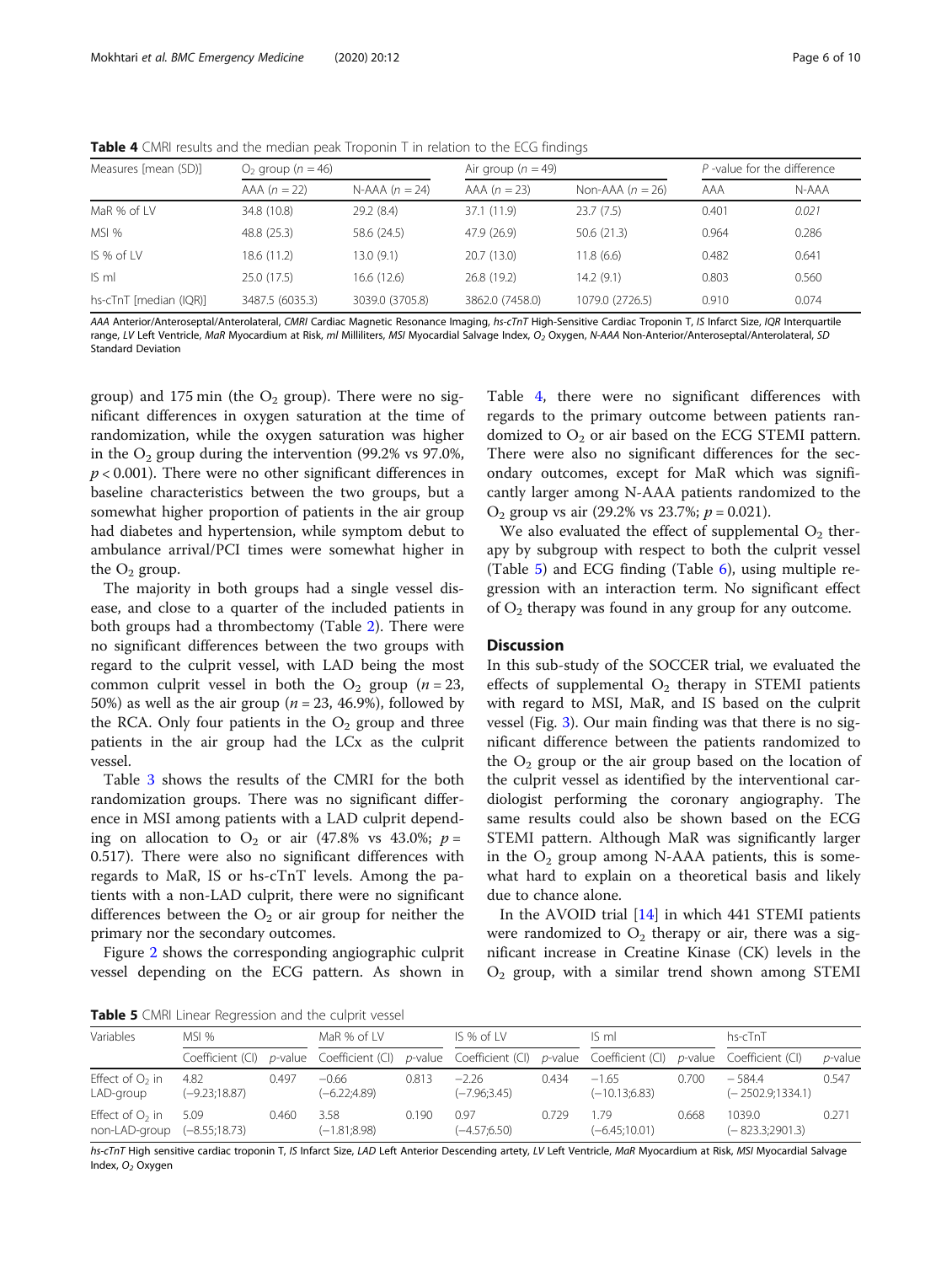| Variables                                           | MSI %            |       | MaR % of LV                                                                                                     |       | $IS%$ of $IV$            |       | IS ml                      |       | hs-cTnT                        |            |
|-----------------------------------------------------|------------------|-------|-----------------------------------------------------------------------------------------------------------------|-------|--------------------------|-------|----------------------------|-------|--------------------------------|------------|
|                                                     | Coefficient (CI) |       | $p$ -value Coefficient (CI) $p$ -value Coefficient (CI) $p$ -value Coefficient (CI) $p$ -value Coefficient (CI) |       |                          |       |                            |       |                                | $p$ -value |
| Effect of $O_2$ in 0.90<br>AAA-group                | $(-13.60;15.41)$ | 0.902 | $-2.298$<br>$(-8.06;3.47)$                                                                                      | 0.430 | $-217$<br>$(-8.17;3.84)$ | 0.475 | $-1.77$<br>$(-10.61:7.08)$ | 0.693 | $-474.4$<br>$(-2427.1:1478.4)$ | 0.631      |
| Effect of $O2$ in 8.03<br>N-AAA-group (-5.74;21.79) |                  | 0.250 | 5.44<br>$(-0.03;10.92)$                                                                                         | 0.051 | 1.23<br>$(-4.47:6.93)$   | 0.669 | 2.38<br>$(-6.01;10.78)$    | 0.077 | 962.8<br>$(-890.8;2816.4)$     | 0.305      |

<span id="page-6-0"></span>Table 6 CMRI Linear regression and ECG findings

AAA Anterior/Anteroseptal/Anterolateral, hs-cTnT High sensitive cardiac troponin T, IS Infarct Size, LAD Left Anterior Descending artety, LV Left Ventricle, MaR Myocardium at Risk, MSI Myocardial Salvage Index,  $O<sub>2</sub>$  Oxygen

patients with an LAD and non-LAD culprit. In our study we however did analysis based on culprit vessel using MaR, IS, and MSI as measured by CMR, which are superior to CK levels for assessing infarct size and myocardial injury as well as prognosis [[38,](#page-8-0) [42](#page-8-0)–[44\]](#page-8-0), and could not see any significant differences between the  $O<sub>2</sub>$  and air groups.

The DETO2X-AMI trial conducted in Sweden had allcause mortality at 1 year as the primary outcome and included more than 6000 patients with suspected MI who were randomized to either  $O_2$  therapy or air; the trial showed no difference between the groups [[4\]](#page-7-0). A substudy of the trial focusing on STEMI patients ( $n = 2807$ ) randomized to  $O_2$  therapy or air, also showed no differences between the groups in regard to one-year all-cause mortality or morbidity [\[8](#page-7-0)]. They did not however evaluate whether there were any differences based on culprit vessel.

In our previous publications [[9,](#page-7-0) [10,](#page-7-0) [28\]](#page-8-0), we have evaluated the role of supplemental  $O_2$  in first time STEMI

patients with respect to MSI, MaR and IS as measured by Cardiac Magnetic Resonance Imaging (CMRI), and Wall Motion Score Index and Left Ventricular Ejection Fraction as measured by Echocardiography [[10](#page-7-0), [28\]](#page-8-0). The results, in line with other trials, showed no negative nor positive effects of supplemental  $O_2$  therapy in regard to the studied outcomes. We have also previously shown that there does not seem to be a significant analgesic effect of  $O_2$  in patients with STEMI [\[9\]](#page-7-0).

These findings were confirmed in a recent metaanalysis including eight RCTs studying the effects of supplemental  $O_2$  therapy in patients with suspected and confirmed MI ( $n = 7998$ ), showing no clinical benefits [[45\]](#page-9-0). In another meta-analysis including 25 RCTs and a total study population of 16,037 acutely ill patients, it was shown that supplemental  $O_2$  therapy in normoxemic (blood  $O_2$  saturation ≥ 94%) patients increased mortality [[46\]](#page-9-0). It is thus clear from the current evidence that supplemental  $O_2$  therapy should only be considered in patients with hypoxemia.

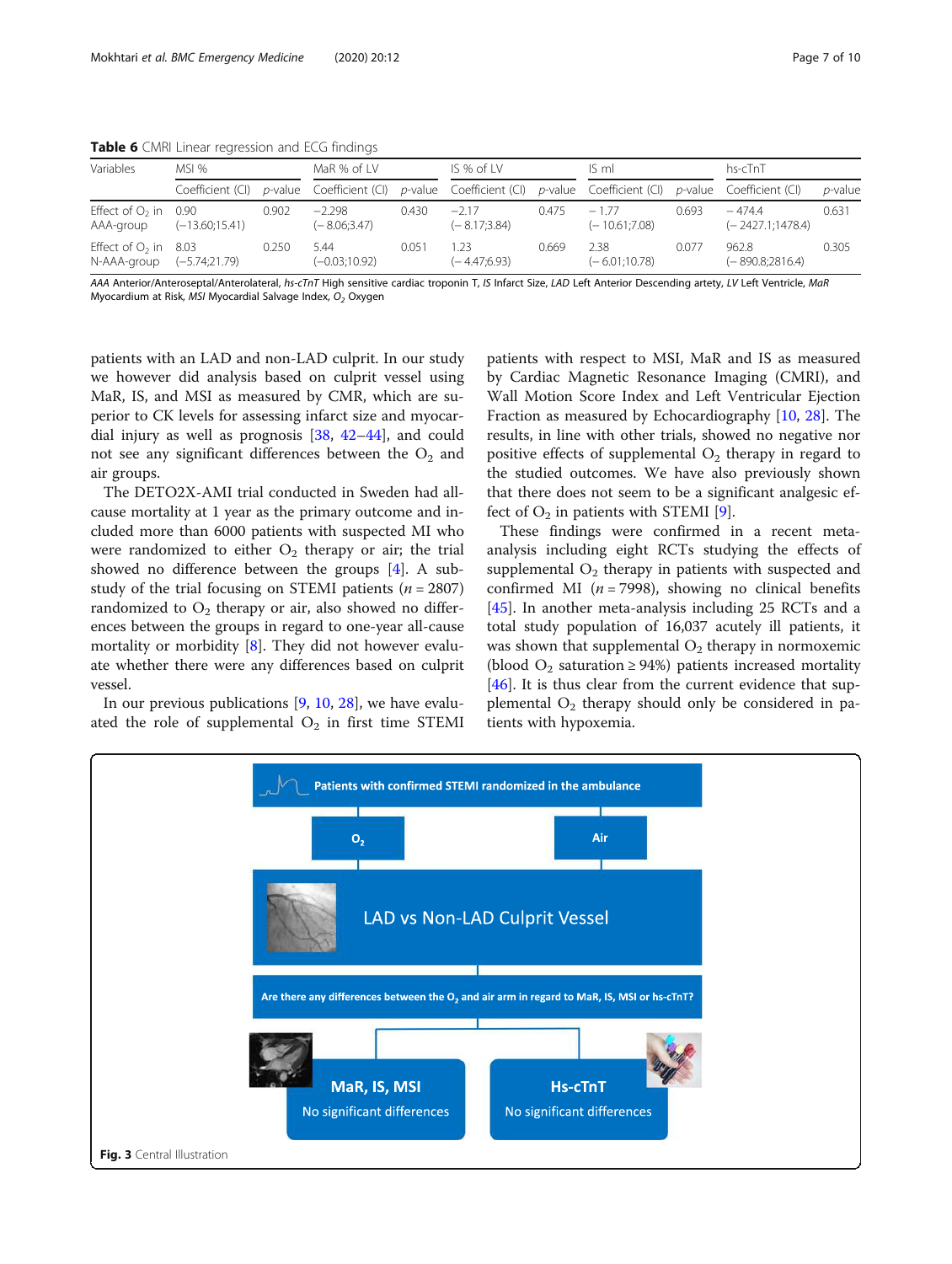<span id="page-7-0"></span>Our results are thereby in line with previous studies showing no positive nor negative effects of supplemental  $\mathrm{O}_2$  therapy in patients with confirmed or suspected MI, [3, 4, 6, 8–11, [13](#page-8-0), [45](#page-9-0)] and this also seems to be the case irrespective of culprit vessel. It thereby seems safe to withhold oxygen in normoxic STEMI patients, irrespective of infarct location.

## Limitations

Our results are only applicable to STEMI patients and not acute coronary syndrome patients as a whole as patients with non-STEMI and unstable angina were not included. Furthermore, since our results are from two centers only, they may not be generalizable to other settings. The included patients were also normoxic and hemodynamically stable, why our results may not be applicable to unstable STEMI patients. After allocating the included patients into different culprit vessel subgroups, the number of patients studied in each group were few why there may be some risk of type 2 error.

Since our primary outcome (MSI) and most of the secondary outcomes (MaR and IS) were solely based on patients undergoing CMRI, a drop-out of patients was inevitable. Although the dropout of patients may be a source of bias, the reasons for why some patients did not undergo CMRI were almost equal between the two groups (Fig. [1\)](#page-2-0).

## Conclusion

There were no significant differences in MSI, MaR, IS, or hs-cTnT levels between first time STEMI patients randomized to supplemental  $\mathrm{O}_2$  therapy or air, in relation to whether the culprit vessel was the LAD or not. Our results thereby indicate that the location of the culprit vessel probably has no effect on the role of supplemental  $\mathrm{O}_2$  therapy in STEMI patients.

#### Abbreviations

AAA: Anterior/Anteroseptal/Anterolateral; CCU: Cardiac Care Unit; CMR: Cardiac Magnetic Resonance; CMRI: Cardiac Magnetic Resonance Imaging; ECG: Electrocardiogram; hs-cTnT: High Sensitive Troponin-T; IS: Infarct Size; LAD: Left Anterior Descending artery; MaR: Myocardium at Risk; MSI: Myocardial Salvage Index; N-AAA: Non-Anterior/Anteroseptal/ Anterolateral; O<sub>2</sub>: Oxygen; PPCI: Primary Percutaneous Coronary Intervention; RCT: Randomized Controlled Trials; STEMI: ST Elevation Myocardial Infarction

#### Acknowledgements

We would like to express our very great appreciation to Axel Ström from Clinical Studies Sweden – Forum South, for his valuable statistical assistance. We would also like to thank our dear Dr. Peter Höglund (1956-2019) for his initial statistical assistance.

#### Conflict of interest

None.

#### Authors' contributions

Study concept and design: AM, MA, DS, PB, AK. Drafting of the manuscript: AM. Critical revision of the manuscript for important intellectual content: DS, HA, DE, AK. All authors read and approved the final manuscript.

#### Funding

This work was supported by independent research grants from the Swedish Heart–Lung Foundation and Lund University. The funding bodies had no role in the design of the study and collection, analysis, and interpretation of data and in writing the manuscript.

#### Availability of data and materials

A de-identified dataset will be made available upon written reasonable request to the corresponding author.

#### Ethics approval and consent to participate

The Regional Ethical Review Board in Lund (Dnr 2011/258) approved the trial. All patients were informed about the trial and a written consent was obtained.

#### Consent for publication

Not applicable.

#### Competing interests

The authors declare that they have no competing interests.

#### Author details

<sup>1</sup>Department of Clinical Sciences Lund, Cardiology, Lund University, Skåne University Hospital, Lund, Sweden. <sup>2</sup>Department of Clinical Sciences Lund, Emergency and Internal Medicine, Lund University, Skåne University Hospital, Akutmottagningen, EA10, SUS Lund, 221 85 Lund, Sweden. <sup>3</sup>Department of Cardiology, Skåne University Hospital, Malmö, Sweden. <sup>4</sup>Department of Clinical Sciences Lund, Clinical Physiology, Lund University, Skåne University Hospital, Lund, Sweden.

#### Received: 12 June 2019 Accepted: 10 February 2020 Published online: 18 February 2020

#### References

- 1. Birch SB. On oxygen as a therapeutic agent. Br Med J. 1859;1(333):567–8.
- 2. Steele C. Severe angina pectoris relieved by oxygen inhalations. Br Med J. 1900;2(2083):1568.
- 3. Khoshnood A. High time to omit oxygen therapy in ST elevation myocardial infarction. BMC Emerg Med. 2018;18(1):35.
- 4. Hofmann R, James SK, Jernberg T, Lindahl B, Erlinge D, Witt N, Arefalk G, Frick M, Alfredsson J, Nilsson L. Oxygen therapy in suspected acute myocardial infarction. N Engl J Med. 2017;377(13):1240–9.
- 5. Rawles J, Kenmure A. Controlled trial of oxygen in uncomplicated myocardial infarction. Br Med J. 1976;1(6018):1121–3.
- 6. Sparv D, Hofmann R, Gunnarsson A, James S, Hedberg C, Lauermann J, Torild P, Omerovic E, Bergström K, Haugen E. The analgesic effect of oxygen in suspected acute myocardial infarction: a substudy of the DETO2X-AMI trial. JACC Cardiovasc Interv. 2018;11(16):1590–7.
- 7. Wilson A, Channer K. Hypoxaemia and supplemental oxygen therapy in the first 24 hours after myocardial infarction: the role of pulse oximetry. J R Coll Physicians Lond. 1997;31(6):657–61.
- 8. Hofmann R, Witt N, Lagerqvist B, Jernberg T, Lindahl B, Erlinge D, Herlitz J, Alfredsson J, Linder R, Omerovic E. Oxygen therapy in ST-elevation myocardial infarction. Eur Heart J. 2018;39(29):2730–9.
- 9. Khoshnood A, Akbarzadeh M, Carlsson M, Sparv D, Bhiladvala P, Mokhtari A, Erlinge D, Ekelund U. Effect of oxygen therapy on chest pain in patients with ST elevation myocardial infarction: results from the randomized SOCCER trial. Scand Cardiovasc J. 2018;52(2):69–73.
- 10. Khoshnood A, Akbarzadeh M, Roijer A, Meurling C, Carlsson M, Bhiladvala P, Höglund P, Sparv D, Todorova L, Mokhtari A. Effects of oxygen therapy on wall-motion score index in patients with ST elevation myocardial infarction—the randomized SOCCER trial. Echocardiography. 2017;34(8):1130–7.
- 11. Khoshnood A, Carlsson M, Akbarzadeh M, Bhiladvala P, Roijer A, Nordlund D, Höglund P, Zughaft D, Todorova L, Mokhtari A. Effect of oxygen therapy on myocardial salvage in ST elevation myocardial infarction: the randomized SOCCER trial. Eur J Emerg Med. 2018;25(2):78–84.
- 12. Nehme Z, Stub D, Bernard S, Stephenson M, Bray JE, Cameron P, Meredith IT, Barger B, Ellims AH, Taylor AJ. Effect of supplemental oxygen exposure on myocardial injury in ST-elevation myocardial infarction. Heart. 2016; 102(6):444–51.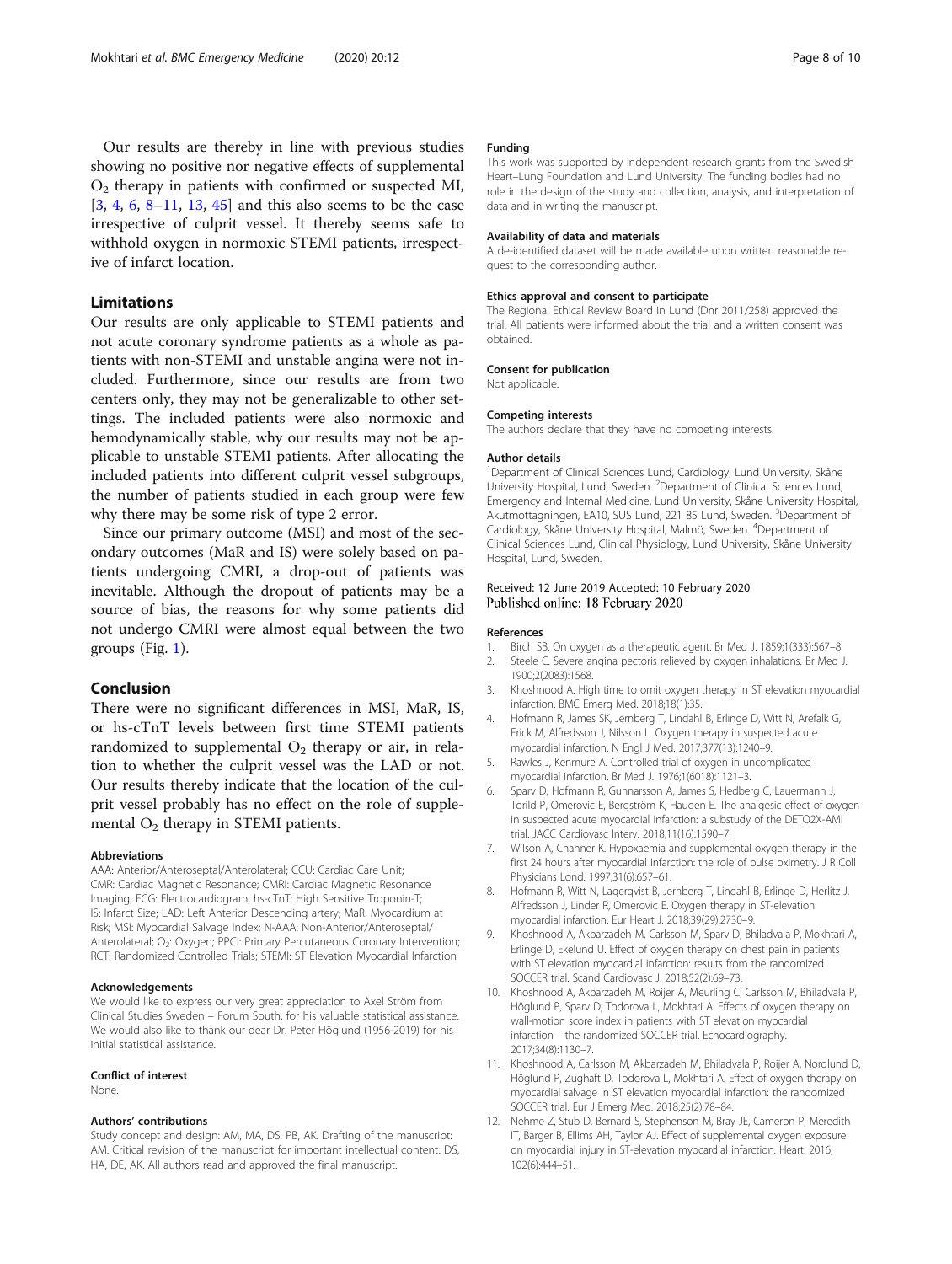- <span id="page-8-0"></span>13. Ranchord AM, Argyle R, Beynon R, Perrin K, Sharma V, Weatherall M, Simmonds M, Heatlie G, Brooks N, Beasley R. High-concentration versus titrated oxygen therapy in ST-elevation myocardial infarction: a pilot randomized controlled trial. Am Heart J. 2012;163(2):168–75.
- 14. Stub D, Smith K, Bernard S, Nehme Z, Stephenson M, Bray JE, Cameron P, Barger B, Ellims AH, Taylor AJ. Air versus oxygen in ST-segment elevation myocardial infarction. Circulation. 2015;131(24):2143–50.
- 15. Ibanez B, James S, Agewall S, Antunes MJ, Bucciarelli-Ducci C, Bueno H, Caforio AL, Crea F, Goudevenos JA, Halvorsen S. 2017 ESC guidelines for the management of acute myocardial infarction in patients presenting with STsegment elevation: the task force for the management of acute myocardial infarction in patients presenting with ST-segment elevation of the European Society of Cardiology (ESC). Eur Heart J. 2017;39(2):119–77.
- 16. Siemieniuk RAC, Chu DK, Kim LH-Y, Güell-Rous M-R, Alhazzani W, Soccal PM, Karanicolas PJ, Farhoumand PD, Siemieniuk JLK, Satia I, et al. Oxygen therapy for acutely ill medical patients: a clinical practice guideline. Br Med J. 2018;363:k4169.
- 17. Nordlund D, Heiberg E, Carlsson M, Fründ E-T, Hoffmann P, Koul S, Atar D, Aletras AH, Erlinge D, Engblom H. Extent of myocardium at risk for left anterior descending artery, right coronary artery, and left circumflex artery occlusion depicted by contrast-enhanced steady state free precession and T2-weighted short tau inversion recovery magnetic resonance imaging. Circ Cardiovasc Imaging. 2016;9(7):e004376.
- 18. Ukholkina GB, Kuchkina NV, Grendo EP, Gofman I. Oxygen therapy in combination with endovascular reperfusion during the first hours of acute myocardial infarction: clinical and laboratory findings. Int J Interv Cardioangiol. 2005;9:45–51.
- 19. Madias J, Hood W Jr. Reduction of precordial ST-segment elevation in patients with anterior myocardial infarction by oxygen breathing. Circulation. 1976;53(3 Suppl):198.
- 20. Maroko PR, Radvany P, Braunwald E, Hale SL. Reduction of infarct size by oxygen inhalation following acute coronary occlusion. Circulation. 1975; 52(3):360–8.
- 21. Saÿen JJ, Sheldon WF, Horwitz O, Kuo PT, Peirce G, Zinsser HF, Mead J Jr. Studies of coronary disease in the experimental animal. II. Polarographic determinations of local oxygen availability in the Dog's left ventricle during coronary occlusion and pure oxygen breathing. J Clin Invest. 1951;30(9):932–40.
- 22. Kelly RF, Hursey TL, Parrillo JE, Schaer GL. Effect of 100% oxygen administration on infarct size and left ventricular function in a canine model of myocardial infarction and reperfusion. Am Heart J. 1995;130(5):957–65.
- 23. Guensch DP, Fischer K, Shie N, Lebel J, Friedrich MG. Hyperoxia exacerbates myocardial ischemia in the presence of acute coronary artery stenosis in swine. Circ Cardiovasc Interv. 2015;8(10):e002928.
- 24. Waring WS, Thomson AJ, Adwani SH, Rosseel AJ, Potter JF, Webb DJ, Maxwell SR. Cardiovascular effects of acute oxygen administration in healthy adults. J Cardiovasc Pharmacol. 2003;42(2):245–50.
- 25. Rousseau A, Bak Z, Janerot-Sjöberg B, Sjöberg F. Acute hyperoxaemiainduced effects on regional blood flow, oxygen consumption and central circulation in man. Acta Physiol Scand. 2005;183(3):231–40.
- 26. Bodetoft S, Carlsson M, Arheden H, Ekelund U. Effects of oxygen inhalation on cardiac output, coronary blood flow and oxygen delivery in healthy individuals, assessed with MRI. Eur J Emerg Med. 2011;18(1):25–30.
- 27. Schulz KF, Altman DG, Moher D. CONSORT 2010 statement: updated guidelines for reporting parallel group randomised trials. BMC Med. 2010;8(1):18.
- 28. Khoshnood A, Carlsson M, Akbarzadeh M, Bhiladvala P, Roijer A, Bodetoft S, Höglund P, Zughaft D, Todorova L, Erlinge D, et al. The effects of oxygen therapy on myocardial salvage in ST elevation myocardial infarction treated with acute percutaneous coronary intervention: the supplemental oxygen in catheterized coronary emergency reperfusion (SOCCER) study. Cardiology. 2015;132(1):16–21.
- 29. Resuscitation ILCo. 2005 International consensus on cardiopulmonary resuscitation and emergency cardiovascular care science with treatment recommendations. 5. Acute coronary syndromes. Resuscitation. 2005;67(2–3):249–69.
- 30. Anderson JL, Adams CD, Antman EM, Bridges CR, Califf RM, Casey DE, Chavey WE, Fesmire FM, Hochman JS, Levin TN. ACC/AHA 2007 guidelines for the management of patients with unstable angina/non–ST-elevation myocardial infarction: a report of the American College of Cardiology/ American Heart Association Task Force on Practice Guidelines (Writing

Committee to Revise the 2002 Guidelines for the Management of Patients With Unstable Angina/Non–ST-Elevation Myocardial Infarction) developed in collaboration with the American College of Emergency Physicians, the Society for Cardiovascular Angiography and Interventions, and the Society of Thoracic Surgeons endorsed by the American Association of Cardiovascular and Pulmonary Rehabilitation and the Society for Academic Emergency Medicine. J Am Coll Cardiol. 2007;50(7):e1–e157.

- 31. Pollack CV Jr, Diercks DB, Roe MT, Peterson ED. 2004 American College of Cardiology/American Heart Association guidelines for the management of patients with ST-elevation myocardial infarction: implications for emergency department practice. Ann Emerg Med. 2005;45(4):363–76.
- 32. Wagner GS, Macfarlane P, Wellens H, Josephson M, Gorgels A, Mirvis DM, Pahlm O, Surawicz B, Kligfield P, Childers R. AHA/ACCF/HRS recommendations for the standardization and interpretation of the electrocardiogram: part VI: acute ischemia/infarction. J Am Coll Cardiol. 2009;53(11):1003–11.
- 33. Engblom H, Tufvesson J, Jablonowski R, Carlsson M, Aletras AH, Hoffmann P, Jacquier A, Kober F, Metzler B, Erlinge D. A new automatic algorithm for quantification of myocardial infarction imaged by late gadolinium enhancement cardiovascular magnetic resonance: experimental validation and comparison to expert delineations in multi-center, multi-vendor patient data. J Cardiovasc Magn Reson. 2016;18(1):27.
- 34. Jablonowski R, Engblom H, Kanski M, Nordlund D, Koul S, van der Pals J, Englund E, Heiberg E, Erlinge D, Carlsson M. Contrast-enhanced CMR overestimates early myocardial infarct size: mechanistic insights using ECV measurements on day 1 and day 7. JACC Cardiovasc Imaging. 2015;8(12):1379–89.
- 35. Heiberg E, Sjögren J, Ugander M, Carlsson M, Engblom H, Arheden H. Design and validation of segment-freely available software for cardiovascular image analysis. BMC Med Imaging. 2010;10(1):1.
- 36. Eitel I, Desch S, Fuernau G, Hildebrand L, Gutberlet M, Schuler G, Thiele H. Prognostic significance and determinants of myocardial salvage assessed by cardiovascular magnetic resonance in acute reperfused myocardial infarction. J Am Coll Cardiol. 2010;55(22):2470–9.
- 37. Engblom H, Heiberg E, Erlinge D, Jensen SE, Nordrehaug JE, Dubois-Randé JL, Halvorsen S, Hoffmann P, Koul S, Carlsson M. Sample size in clinical cardioprotection trials using myocardial salvage index, infarct size, or biochemical markers as endpoint. J Am Heart Assoc. 2016;5(3):e002708.
- 38. Carlsson M, Ubachs JF, Hedström E, Heiberg E, Jovinge S, Arheden H. Myocardium at risk after acute infarction in humans on cardiac magnetic resonance: quantitative assessment during follow-up and validation with single-photon emission computed tomography. JACC Cardiovasc Imaging. 2009;2(5):569–76.
- 39. Atar D, Arheden H, Berdeaux A, Bonnet J-L, Carlsson M, Clemmensen P, Cuvier V, Danchin N, Dubois-Randé J-L, Engblom H. Effect of intravenous TRO40303 as an adjunct to primary percutaneous coronary intervention for acute ST-elevation myocardial infarction: MITOCARE study results. Eur Heart J. 2014;36(2):112–9.
- 40. Erlinge D, Götberg M, Lang I, Holzer M, Noc M, Clemmensen P, Jensen U, Metzler B, James S, Bötker HE. Rapid endovascular catheter core cooling combined with cold saline as an adjunct to percutaneous coronary intervention for the treatment of acute myocardial infarction: the CHILL-MI trial: a randomized controlled study of the use of central venous catheter core cooling combined with cold saline as an adjunct to percutaneous coronary intervention for the treatment of acute myocardial infarction. J Am Coll Cardiol. 2014;63(18):1857–65.
- 41. Götberg M, Olivecrona GK, Koul S, Carlsson M, Engblom H, Ugander M, van der Pals J, Algotsson L, Arheden H, Erlinge D. A pilot study of rapid cooling by cold saline and endovascular cooling before reperfusion in patients with ST-elevation myocardial infarction. Circ Cardiovasc Interv. 2010;3(5):400–7.
- 42. Mythili S, Malathi N. Diagnostic markers of acute myocardial infarction. Biomed Rep. 2015;3(6):743–8.
- 43. Lønborg J, Vejlstrup N, Kelbæk H, Holmvang L, Jørgensen E, Helqvist S, Saunamäki K, Ahtarovski KA, Bøtker HE, Kim WY. Final infarct size measured by cardiovascular magnetic resonance in patients with ST elevation myocardial infarction predicts long-term clinical outcome: an observational study. Eur Heart J Cardiovasc Imaging. 2012;14(4):387–95.
- 44. Wu E, Ortiz JT, Tejedor P, Lee DC, Bucciarelli-Ducci C, Kansal P, Carr JC, Holly TA, Lloyd-Jones D, Klocke FJ. Infarct size by contrast enhanced cardiac magnetic resonance is a stronger predictor of outcomes than left ventricular ejection fraction or end-systolic volume index: prospective cohort study. Heart. 2008;94(6):730–6.